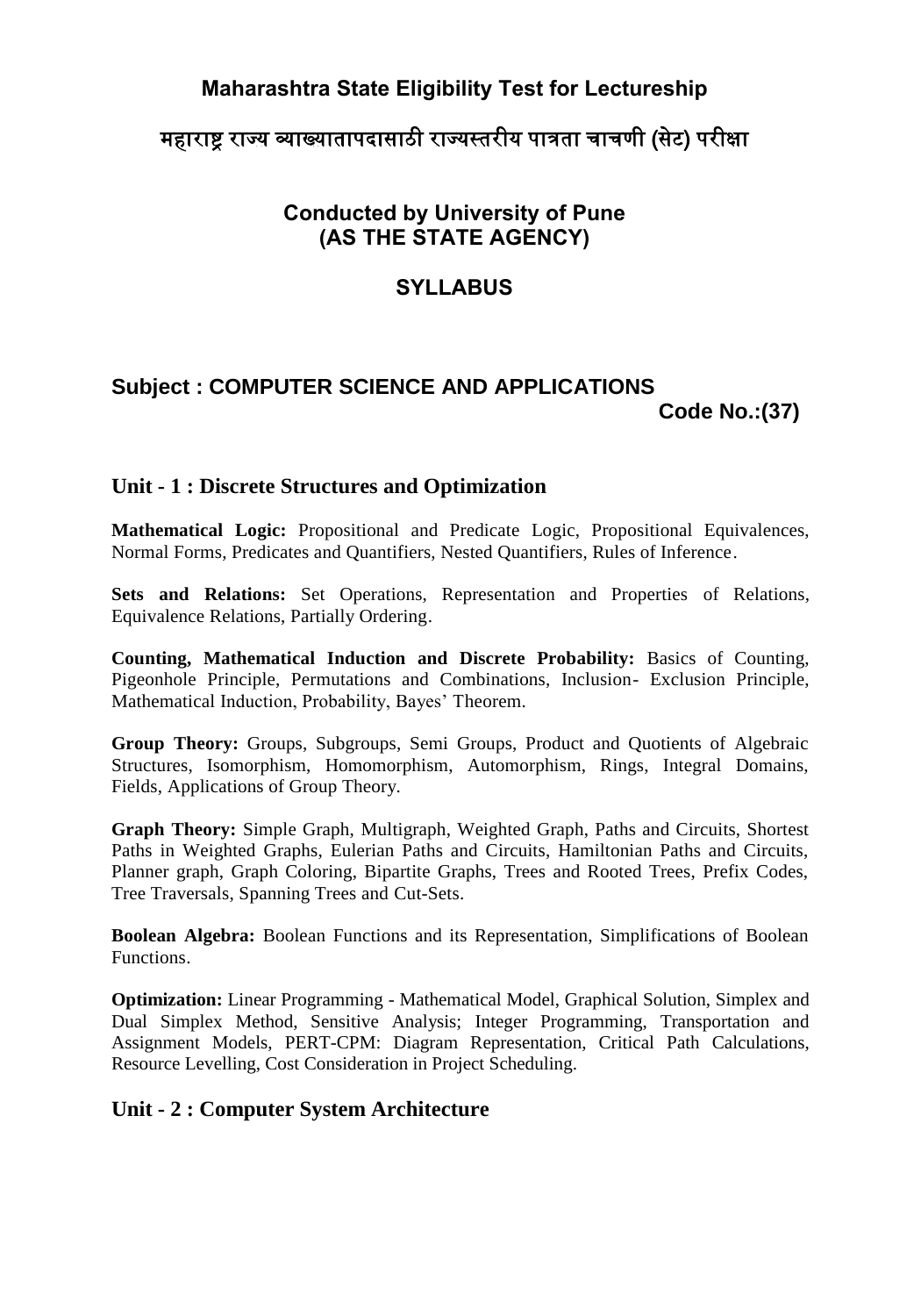**Digital Logic Circuits and Components:** Digital Computers, Logic Gates, Boolean Algebra, Map Simplifications, Combinational Circuits, Flip-Flops, Sequential Circuits, Integrated Circuits, Decoders, Multiplexers, Registers and Counters, Memory Unit.

**Data Representation:** Data Types, Number Systems and Conversion, Complements, Fixed Point Representation, Floating Point Representation, Error Detection Codes, Computer Arithmetic - Addition, Subtraction, Multiplication and Division Algorithms.

**Register Transfer and Microoperations:** Register Transfer Language, Bus and Memory Transfers, Arithmetic, Logic and Shift Microoperations.

**Basic Computer Organization and Design:** Stored Program Organization and Instruction Codes, Computer Registers, Computer Instructions, Timing and Control, Instruction Cycle, Memory-Reference Instructions, Input-Output, Interrupt.

**Programming the Basic Computer:** Machine Language, Assembly Language, Assembler, Program Loops, Subroutines, Input-Output Programming.

**Microprogrammed Control:** Control Memory, Address Sequencing, Design of Control Unit.

**Central Processing Unit:** General Register Organization, Stack Organization, Instruction Formats, Addressing Modes, RISC Computer, CISC Computer.

**Pipeline and Vector Processing:** Parallel Processing, Pipelining, Arithmetic Pipeline, Instruction Pipeline, Vector Processing Array Processors.

**Input-Output Organization:** Peripheral Devices, Input-Output Interface, Asynchronous Data Transfer, Modes of Transfer, Priority Interrupt, DMA, Serial Communication.

**Memory Hierarchy:** Main Memory, Auxillary Memory, Associative Memory, Cache Memory, Virtual Memory, Memory Management Hardware.

**Multiprocessors:** Characteristics of Multiprocessors, Interconnection Structures, Interprocessor Arbitration, Interprocessor Communication and Synchronization, Cache Coherence, Multicore Processors.

#### **Unit - 3 : Programming Languages and Computer Graphics**

**Language Design and Translation Issues:** Programming Language Concepts, Paradigms and Models, Programming Environments, Virtual Computers and Binding Times, Programming Language Syntax, Stages in Translation, Formal Transition Models.

**Elementary Data Types:** Properties of Types and Objects; Scalar and Composite Data Types.

**Programming in C:** Tokens, Identifiers, Data Types, Sequence Control, Subprogram Control, Arrays, Structures, Union, String, Pointers, Functions, File Handling, Command Line Argumaents, Preprocessors.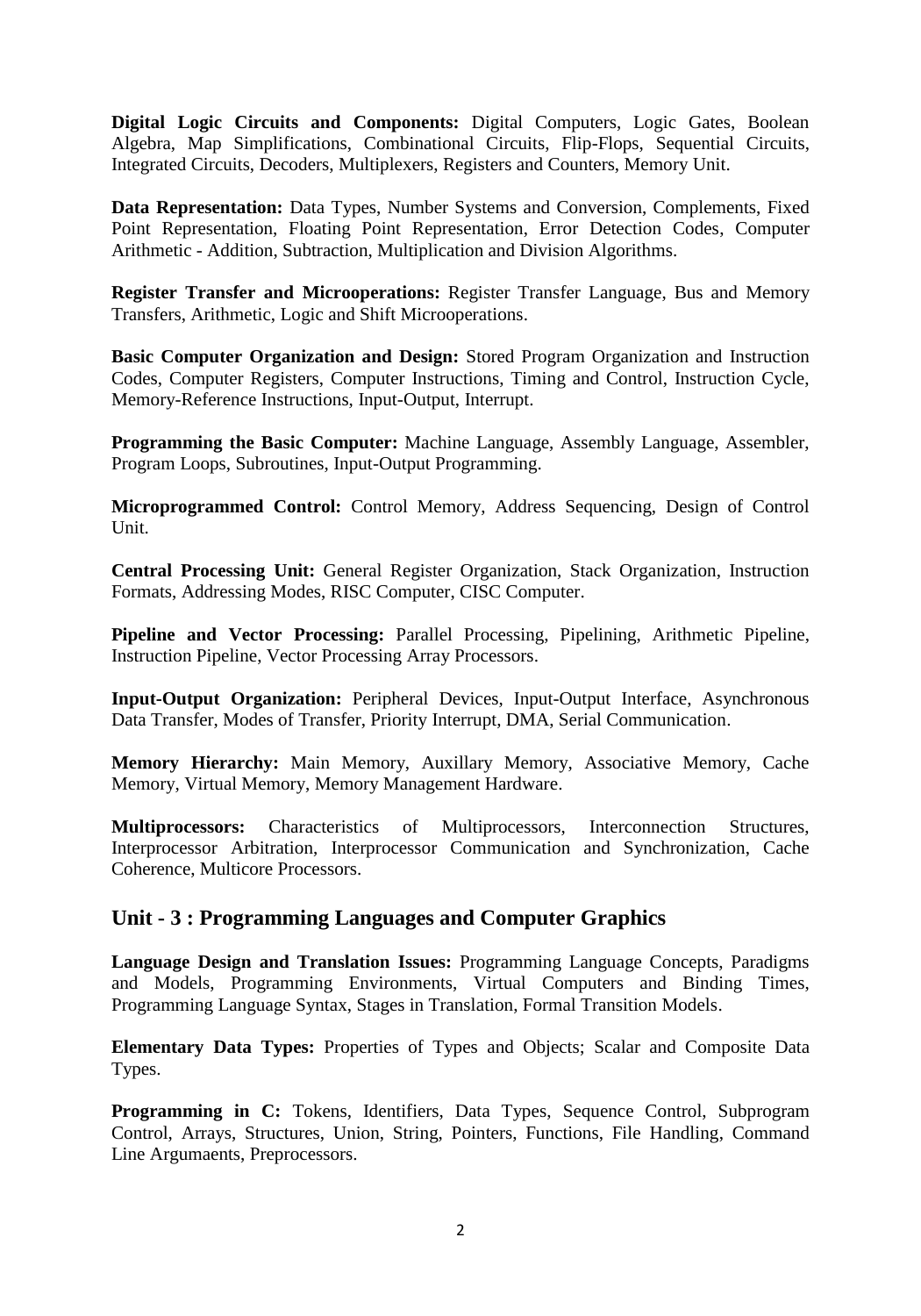**Object Oriented Programming:** Class, Object, Instantiation, Inheritance, Encapsulation, Abstract Class, Polymorphism.

**Programming in C++:** Tokens, Identifiers, Variables and Constants; Data types, Operators, Control statements, Functions Parameter Passing, Virtual Functions, Class and Objects; Constructors and Destructors; Overloading, Inheritance, Templates, Exception and Event Handling; Streams and Files; Multifile Programs.

**Web Programming:** HTML, DHTML, XML, Scripting, Java, Servlets, Applets.

**Computer Graphics:** Video-Display Devices, Raster-Scan and Random-Scan Systems; Graphics Monitors, Input Devices, Points and Lines; Line Drawing Algorithms, Mid-Point Circle and Ellipse Algorithms; Scan Line Polygon Fill Algorithm, Boundary-Fill and Flood-Fill.

**2-D Geometrical Transforms and Viewing:** Translation, Scaling, Rotation, Reflection and Shear Transformations; Matrix Representations and Homogeneous Coordinates; Composite Transforms, Transformations Between Coordinate Systems, Viewing Pipeline, Viewing Coordinate Reference Frame, Window to View-Port Coordinate Transformation, Viewing Functions, Line and Polygon Clipping Algorithms.

**3-D Object Representation, Geometric Transformations and Viewing:** Polygon Surfaces, Quadric Surfaces, Spline Representation, Bezier and B-Spline Curves; Bezier and B-Spline Surfaces; Illumination Models, Polygon Rendering Methods, Viewing Pipeline and Coordinates; General Projection Transforms and Cipping.

### **Unit – 4 : Database Management Systems**

**Database System Concepts and Architecture:** Data Models, Schemas, and Instances; Three-Schema Architecture and Data Independence; Database Languages and Interfaces; Centralized and Client/Server Architectures for DBMS.

**Data Modeling:** Entity-Relationship Diagram, Relational Model - Constraints, Languages, Design, and Programming, Relational Database Schemas, Update Operations and Dealing with Constraint Violations; Relational Algebra and Relational Calculus; Codd Rules.

**SQL:** Data Definition and Data Types; Constraints, Queries, Insert, Delete, and Update Statements; Views, Stored Procedures and Functions; Database Triggers, SQL Injection.

**Normalization for Relational Databases:** Functional Dependencies and Normalization; Algorithms for Query Processing and Optimization; Transaction Processing, Concurrency Control Techniques, Database Recovery Techniques, Object and Object-Relational Databases; Database Security and Authorization.

**Enhanced Data Models:** Temporal Database Concepts, Multimedia Databases, Deductive Databases, XML and Internet Databases; Mobile Databases, Geographic Information Systems, Genome Data Management, Distributed Databases and Client-Server Architectures.

**Data Warehousing and Data Mining:** Data Modeling for Data Warehouses, Concept Hierarchy, OLAP and OLTP; Association Rules, Classification, Clustering, Regression,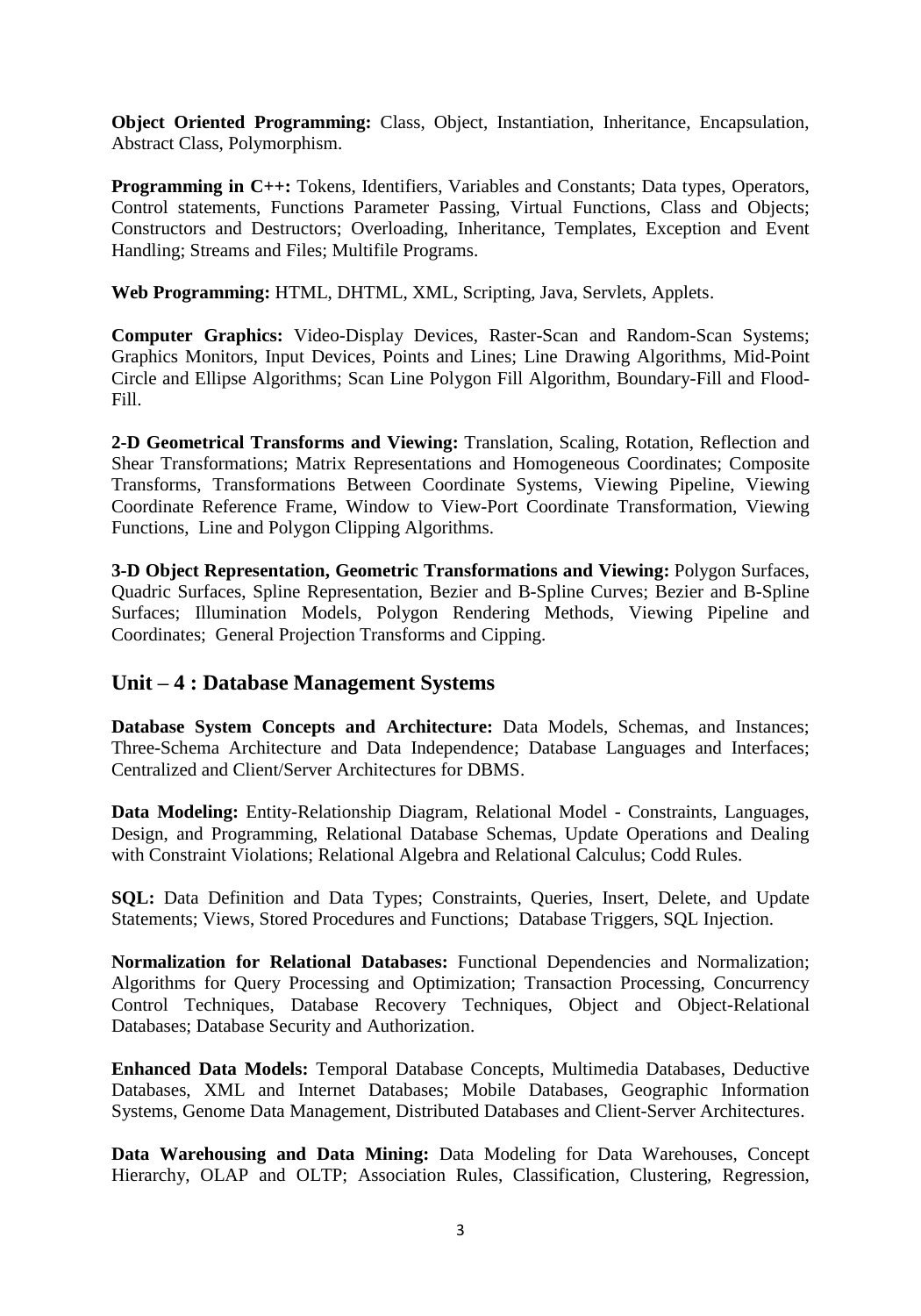Support Vector Machine, K-Nearest Neighbour, Hidden Markov Model, Summarization, Dependency Modeling, Link Analysis, Sequencing Analysis, Social Network Analysis.

**Big Data Systems:** Big Data Characteristics, Types of Big Data, Big Data Architecture, Introduction to Map-Reduce and Hadoop; Distributed File System, HDFS. **NOSQL:** NOSQL and Query Optimization; Different NOSQL Products, Querying and Managing NOSQL; Indexing and Ordering Data Sets; NOSQL in Cloud.

### **Unit – 5 : System Software and Operating System**

**System Software:** Machine, Assembly and High-Level Languages; Compilers and Interpreters; Loading, Linking and Relocation; Macros, Debuggers.

**Basics of Operating Systems:** Operating System Structure, Operations and Services; System Calls, Operating-System Design and Implementation; System Boot.

**Process Management:** Process Scheduling and Operations; Interprocess Communication, Communication in Client–Server Systems, Process Synchronization, Critical-Section Problem, Peterson's Solution, Semaphores, Synchronization.

**Threads:** Multicore Programming, Multithreading Models, Thread Libraries, Implicit Threading, Threading Issues.

**CPU Scheduling:** Scheduling Criteria and Algorithms; Thread Scheduling, Multiple-Processor Scheduling, Real-Time CPU Scheduling.

**Deadlocks:** Deadlock Characterization, Methods for Handling Deadlocks, Deadlock Prevention, Avoidance and Detection; Recovery from Deadlock.

**Memory Management:** Contiguous Memory Allocation, Swapping, Paging, Segmentation, Demand Paging, Page Replacement, Allocation of Frames, Thrashing, Memory-Mapped Files.

**Storage Management:** Mass-Storage Structure, Disk Structure, Scheduling and Management, RAID Structure.

**File and Input/Output Systems:** Access Methods, Directory and Disk Structure; File-System Mounting, File Sharing, File-System Structure and Implementation; Directory Implementation, Allocation Methods, Free-Space Management, Efficiency and Performance; Recovery, I/O Hardware, Application I/O Interface, Kernel I/O Subsystem, Transforming I/O Requests to Hardware Operations.

**Security:** Protection, Access Matrix, Access Control, Revocation of Access Rights, Program Threats, System and Network Threats; Cryptography as a Security Tool, User Authentication, Implementing Security Defenses.

**Virtual Machines:** Types of Virtual Machines and Implementations; Virtualization.

**Linux Operating Systems:** Design Principles, Kernel Modules, Process Management, Scheduling, Memory Management, File Systems, Input and Output; Interprocess Communication, Network Structure.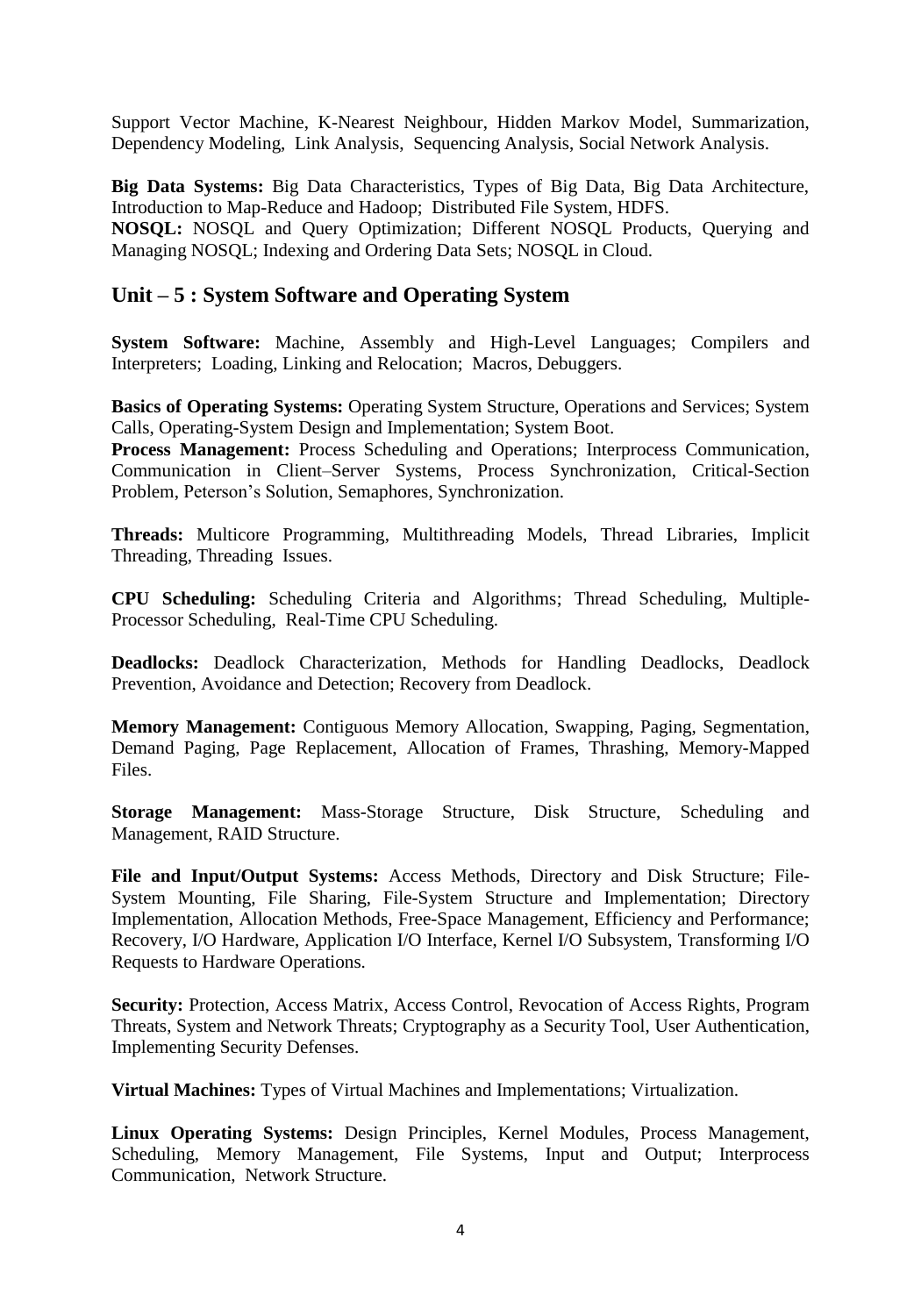**Windows Operating Systems:** Design Principles, System Components, Terminal Services and Fast User Switching; File System, Networking.

**Distributed Systems:** Types of Network based Operating Systems, Network Structure, Communication Structure and Protocols; Robustness, Design Issues, Distributed File Systems.

#### **Unit – 6 : Software Engineering**

**Software Process Models**: Software Process, Generic Process Model – Framework Activity, Task Set and Process Patterns; Process Lifecycle, Prescriptive Process Models, Project Management, Component Based Development, Aspect-Oriented Software Development, Formal Methods, Agile Process Models – Extreme Programming (XP), Adptive Software Development, Scrum, Dynamic System Development Model, Feature Driven Development, Crystal, Web Engineering**.**

**Software Requirements**: Functional and Non-Functional Requirements; Eliciting Requirements, Developing Use Cases, Requirement Analysis and Modelling; Requirements Review, Software Requirment and Specification (SRS) Document.

**Software Design**: Abstraction, Architecture, Patterns, Separation of Concerns, Modularity, Information Hiding, Functional Independence, Cohesion and Coupling; Object-Oriented Design, Data Design, Architectural Design, User Interface Design, Component Level Design.

**Software Quality:** McCall's Quality Factors, ISO 9126 Quality Factors, Quality Control, Quality Assurance, Risk Management, Risk Mitigation, Monitoring and Management (RMMM); Software Reliability.

**Estimation and Scheduling of Software Projects**: Software Sizing, LOC and FP based Estimations; Estimating Cost and Effort; Estimation Models, Constructive Cost Model (COCOMO), Project Scheduling and Staffing; Time-line Charts.

**Software Testing**: Verification and Validation; Error, Fault, Bug and Failure; Unit and Integration Tesing; White-box and Black-box Testing; Basis Path Testing, Control Structure Testing, Deriving Test Cases, Alpha and Beta Testing; Regression Testing, Performance Testing, Stress Testing.

**Software Configuration Management:** Change Control and Version Control; Software Reuse, Software Re-engineering, Reverse Engineering.

#### **Unit – 7 : Data Structures and Algorithms**

**Data Structures:** Arrays and their Applications; Sparse Matrix, Stacks, Queues, Priority Queues, Linked Lists, Trees, Forest, Binary Tree, Threaded Binary Tree, Binary Search Tree, AVL Tree, B Tree, B+ Tree, B\* Tree, Data Structure for Sets, Graphs, Sorting and Searching Algorithms; Hashing.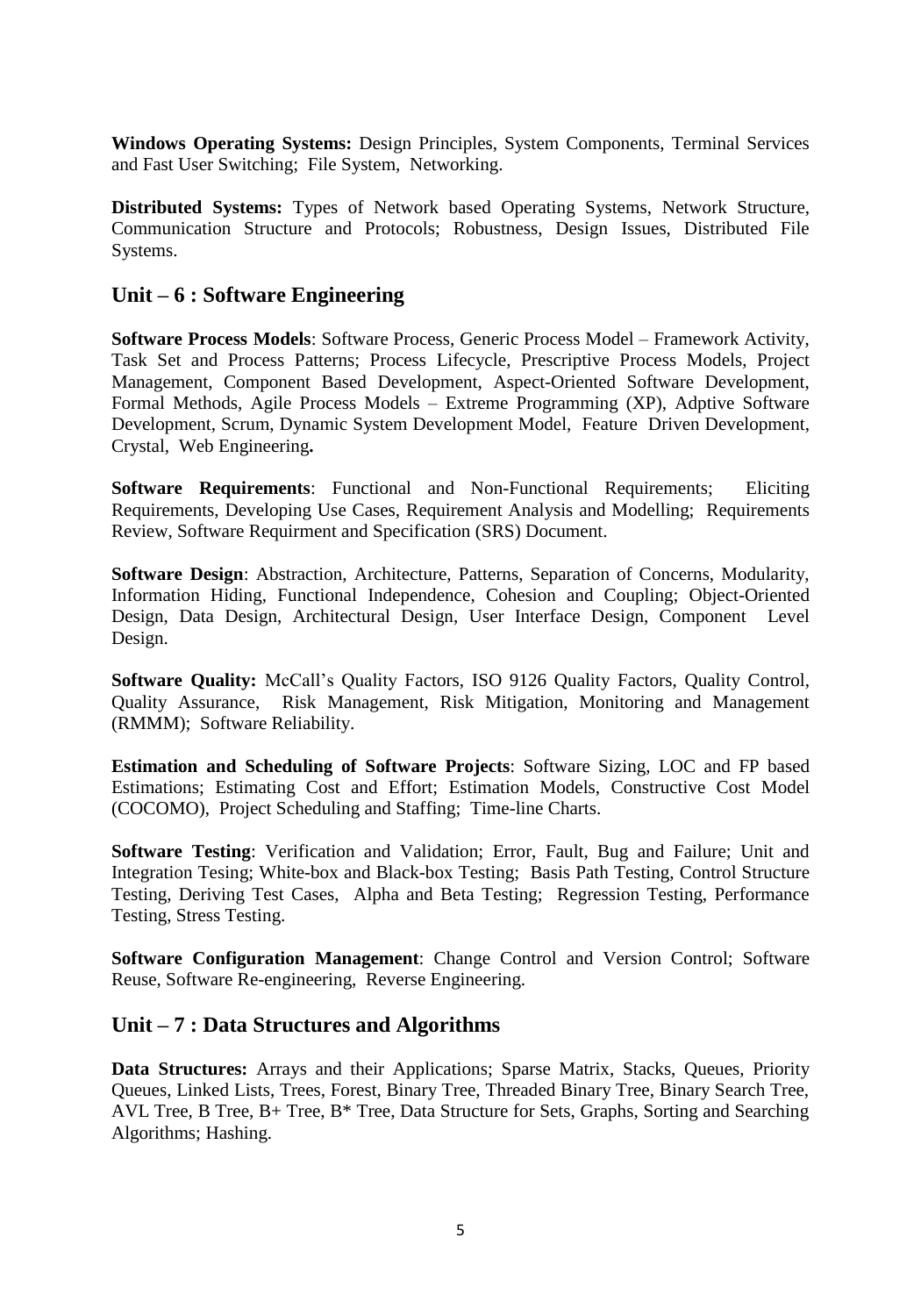**Performance Analysis of Algorithms and Recurrences:**Time and Space Complexities; Asymptotic Notation, Recurrence Relations.

**Design Techniques:** Divide and Conquer; Dynamic Programming, Greedy Algorithms, Backtracking, Branch and Bound.

**Lower Bound Theory:** Comparison Trees, Lower Bounds through Reductions.

**Graph Algorithms:** Breadth-First Search, Depth-First Search, Shortest Paths, Maximum Flow, Minimum Spanning Trees.

**Complexity Theory:** P and NP Class Problems; NP-completeness and Reducibility.

**Selected Topics:** Number Theoretic Algorithms, Polynomial Arithmetic, Fast Fourier Transform, String Matching Algorithms.

**Advanced Algorithms:** Parallel Algorithms for Sorting, Searching and Merging, Approximation Algorithms, Randomized Algorithms.

#### **Unit – 8 : Theory of Computation and Compilers**

**Theory of Computation:** Formal Language, Non-Computational Problems, Diagonal Argument, Russels's Paradox.

**Regular Language Models:** Deterministic Finite Automaton (DFA), Non-Deterministic Finite Automaton (NDFA), Equivalence of DFA and NDFA, Regular Languages, Regular Grammars, Regular Expressions, Properties of Regular Language, Pumping Lemma, Non-Regular Languages, Lexical Analysis.

**Context Free Language:** Pushdown Automaton (PDA), Non-Deterministic Pushdown Automaton (NPDA), Context Free Grammar, Chomsky Normal Form, Greibach Normal Form, Ambiguity, Parse Tree Representation of Derivation Trees, Equivalence of PDA's and Context Free Grammars; Properties of Context Free Language.

**Turing Machines (TM):** Standard Turing Machine and its Variations; Universal Turing Machines, Models of Computation and Church-Turing Thesis; Recursive and Recursively-Enumerable Languages; Context-Sensitive Languages, Unrestricted Grammars, Chomsky Hierarchy of Languages, Construction of TM for Simple Problems.

**Unsolvable Problems and Computational Complexity:** Unsolvable Problem, Halting Problem, Post Correspondence Problem, Unsolvable Problems for Context-Free Languages, Measuring and Classifying Complexity, Tractable and Intractable Problems.

**Syntax Analysis:** Associativity, Precedence, Grammar Transformations, Top Down Parsing, Recursive Descent Predictive Parsing, LL(1) Parsing, Bottom up Parsing, LR Parser, LALR(1) Parser.

**Semantic Analysis:** Attribute Grammar, Syntax Directed Definitions, Inherited and Synthesized Attributes; Dependency Graph, Evaluation Order, S-attributed and L-attributed Definitions; Type-Checking.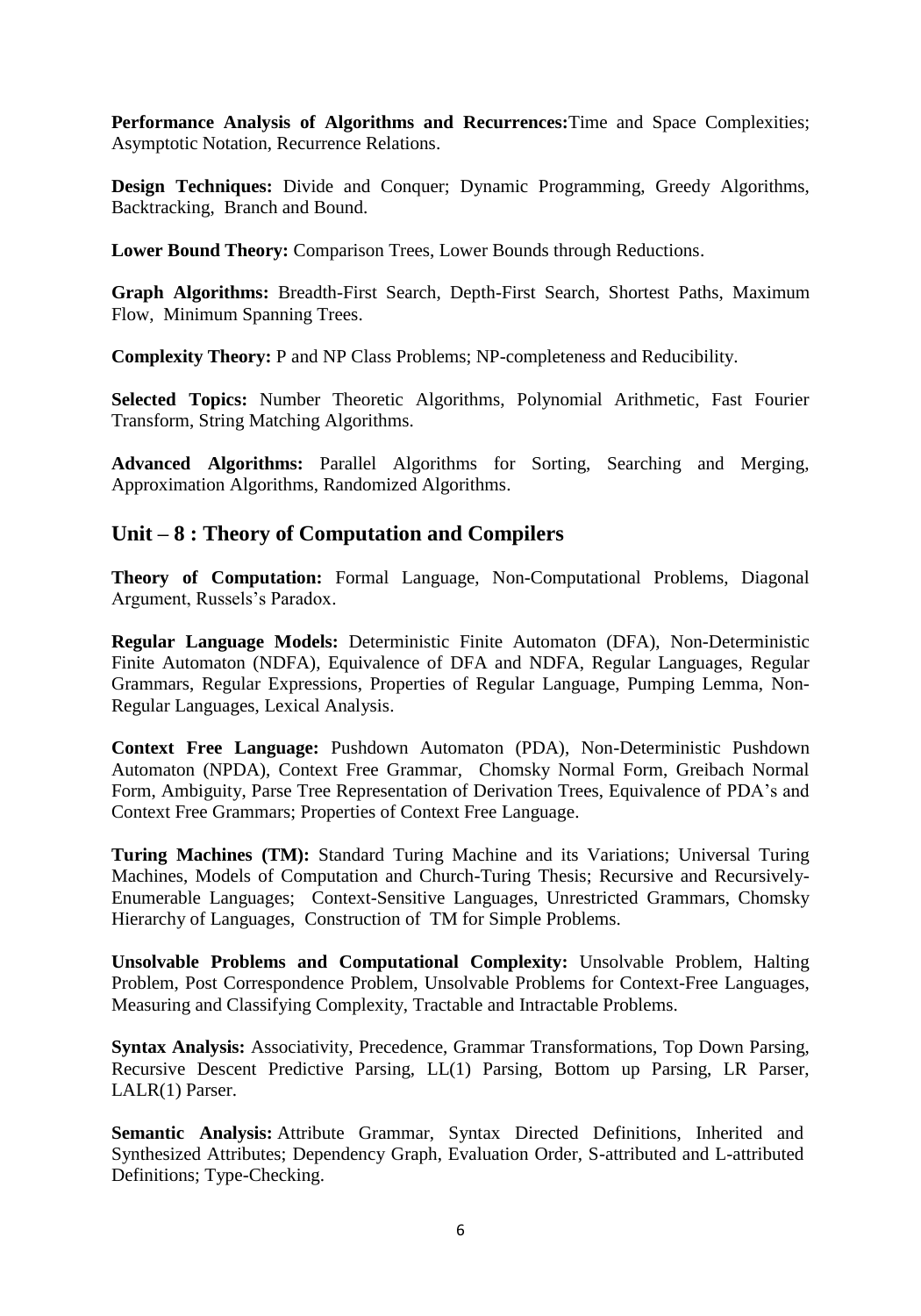**Run Time System:** Storage Organization, Activation Tree, Activation Record, Stack Allocation of Activation Records, Parameter Passing Mechanisms, Symbol Table.

**Intermediate Code Generation:** Intermediate Representations, Translation of Declarations, Assignments, Control Flow, Boolean Expressions and Procedure Calls.

**Code Generation and Code Optimization:** Control-flow, Data-flow Analysis, Local Optimization, Global Optimization, Loop Optimization, Peep-Hole Optimization, Instruction Scheduling.

#### **Unit – 9 : Data Communication and Computer Networks**

**Data Communication**: Components of a Data Communication System, Simplex, Half-Duplex and Duplex Modes of Communication; Analog and Digital Signals; Noiseless and Noisy Channels; Bandwidth, Throughput and Latency; Digital and Analog Transmission; Data Encoding and Modulation Techniques; Broadband and Baseband Transmission; Multiplexing, Transmission Media, Transmission Errors, Error Handling Mechanisms.

**Computer Networks**: Network Topologies, Local Area Networks, Metropolitan Area Networks, Wide Area Network, Wireless Networks, Internet.

**Network Models**: Layered Architecture, OSI Reference Model and its Protocols; TCP/IP Protocol Suite, Physical, Logical, Port and Specific Addresses; Switching Techniques.

**Functions of OSI and TCP/IP Layers**: Framing, Error Detection and Correction; Flow and Error Control; Sliding Window Protocol, HDLC, Multiple Access – CSMA/CD, CSMA/CA, Reservation, Polling, Token Passing, FDMA, CDMA, TDMA, Network Devices, Backbone Networks, Virtual LANs.

IPv4 Structure and Address Space; Classful and Classless Addressing; Datagram, Fragmentation and Checksum; IPv6 Packet Format, Mapping Logical to Physical Address (ARP), Direct and Indirect Network Layer Delivery; Routing Algorithms, TCP, UDP and SCTP Protocols; Flow Control, Error Control and Congestion Control in TCP and SCTP.

**World Wide Web (WWW):** Uniform Resource Locator (URL), Domain Name Service (DNS), Resolution - Mapping Names to Addresses and Addresses to Names; Electronic Mail Architecture, SMTP, POP and IMAP; TELNET and FTP.

**Network Security**: Malwares, Cryptography and Steganography; Secret-Key Algorithms, Public-Key Algorithms, Digital Signature, Virtual Private Networks, Firewalls.

**Mobile Technology**: GSM and CDMA; Services and Architecture of GSM and Mobile Computing; Middleware and Gateway for Mobile Computing; Mobile IP and Mobile Communication Protocol; Communication Satellites, Wireless Networks and Topologies; Cellular Topology, Mobile Adhoc Networks, Wireless Transmission and Wireless LANs; Wireless Geolocation Systems, GPRS and SMS.

**Cloud Computing and IoT:** SaaS, PaaS, IaaS, Public and Private Cloud; Virtualization, Virtual Server, Cloud Storage, Database Storage, Resource Management, Service Level Agreement, Basics of IoT.